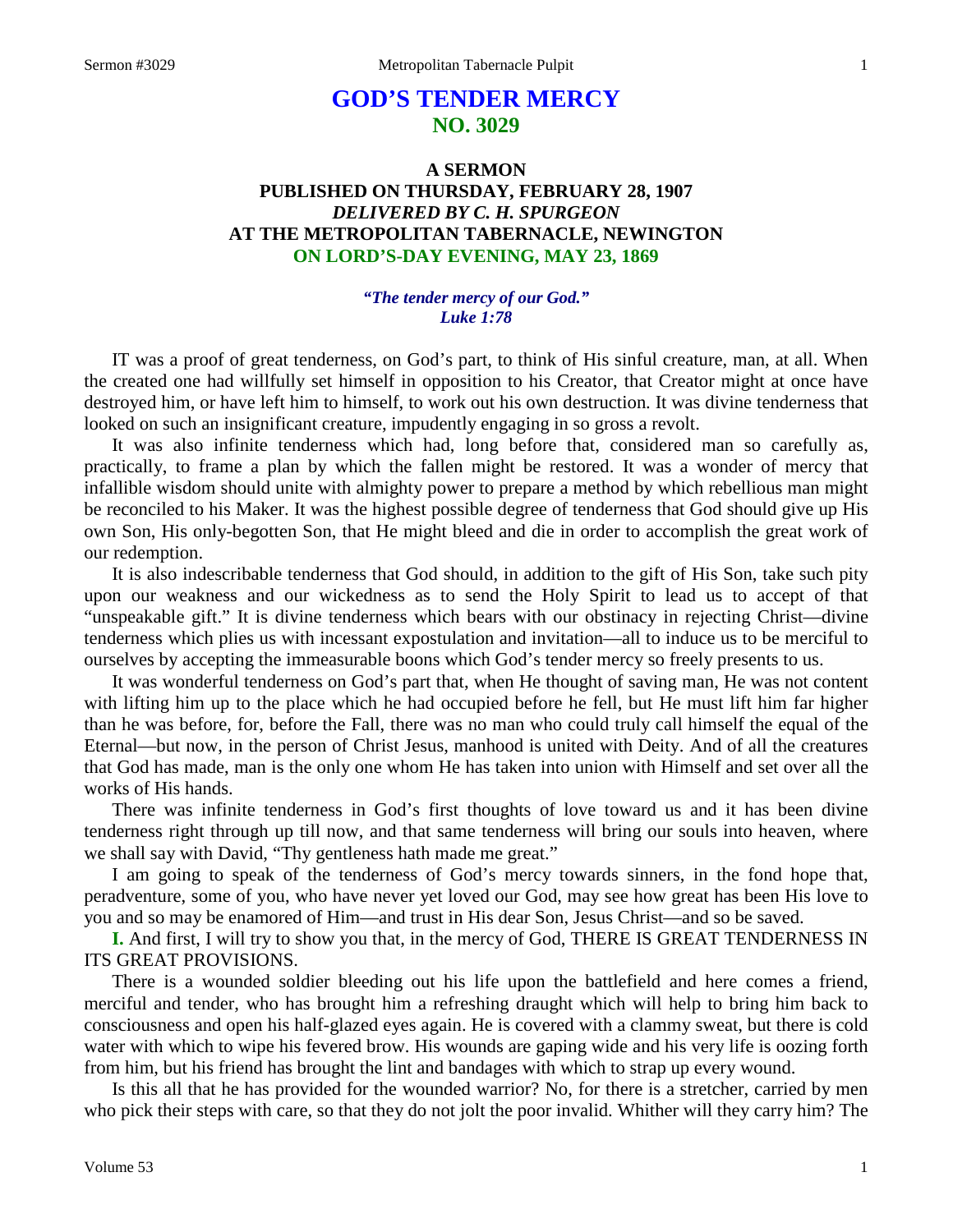hospital is prepared. The bed—so soft, just fit to bear such a mass of weakness and pain—is waiting for him and the nurse stands there in readiness to render such service as may be required.

The man soon sleeps the sleep that brings with it restoration—and when he opens his eyes, what does he see? Just such food as is suited to his circumstances and needs. A bunch of flowers is also placed near him, to gladden and cheer him with their beauty and fragrance. And a friend comes stepping softly up, and asks whether he has a wife, or a mother, or any friend to whom a letter may be written for him.

Before he thinks of anything that he needs, it is there beside him, and almost before he can express a wish, it is supplied. This is one instance of the tenderness of human sympathy, but infinitely greater is the tenderness of God towards guilty sinners. He has thought of all that a sinner can possibly need and He has provided in abundance all that the guilty soul can require to bring him safe into heaven itself.

*For every individual case, God, in the covenant of His grace, seems to have prepared some separate good thing.* For great sinners, whose iniquities are many and gross, there are gracious words like these, "Though your sins be as scarlet, they shall be as white as snow; though they be red like crimson, they shall be as wool."

If the man has not fallen into such depths of open sin, the Lord says to him, as the tender-hearted Savior said to one who was in that condition, "One thing thou lackest"—and that one thing the grace of God is prepared to supply. There is as much in the Word of God to encourage the moral to come to Christ as there is to woo the immoral to forsake their sins, and accept "the tender mercy of our God."

If there are children or young people who desire to find the Lord, there is this special promise for them, "Those that seek me early shall find me." Yea, even for the little ones there are such tender words as these, "Suffer the little children to come unto me, and forbid them not: for of such is the kingdom of God."

Then, if the sinner is an aged man, he is reminded that some were brought to labor in the vineyard even at the eleventh hour. And if he be actually dying, there is encouragement for him in the narrative of the dying thief who trusted in the dying Savior, and who, when he closed his eyes on earth, opened them with Christ in paradise.

So again I say that in the covenant of His grace, God has seemed to meet the peculiar case of every sinner who really desires to be saved. If you are very sad and depressed, desponding and almost dismayed, there are divine declarations and promises that are exactly suited to your case. Here are a few of them—"He healeth the broken in heart, and bindeth up their wounds." "The LORD taketh pleasure in them that fear him, in those that hope in his mercy." "A bruised reed shall he not break, and the smoking flax shall he not quench."

Everything seems to be done on purpose that, into whatsoever condition a man may have fallen through the grievous malady of sin, God may come to him, not roughly, but most tenderly, and give to him just what he most needs. I rejoice to be able to say that all that a sinner can want, between here and heaven, is provided in the Gospel of Christ—all for pardon, all for the new nature, all for preservation, all for perfecting, and all for glorifying is treasured up in Christ Jesus, in whom it pleased the Father that all fullness should dwell.

Let us, then, before we go any further, bless that tender thoughtfulness of God which, foreseeing the greatness of our sins and our sorrows, our wants and our weaknesses, has provided for our vast necessities a boundless store of grace and mercy.

**II.** But secondly, the tenderness of God is seen IN THE METHODS BY WHICH HE BRINGS SINNERS TO HIMSELF.

The old system of surgery may have been useful in its time, but it certainly was not very tender. On board a man-of-war after action, what rough methods were adopted by those who were trying to save the lives of the wounded! Some of the remedies that we read of in the old doctors' books must have been a great deal more horrible than the diseases they were intended to cure, and I do not doubt that many of the patients died through the use of these rough remedies. But God's method of showing mercy to man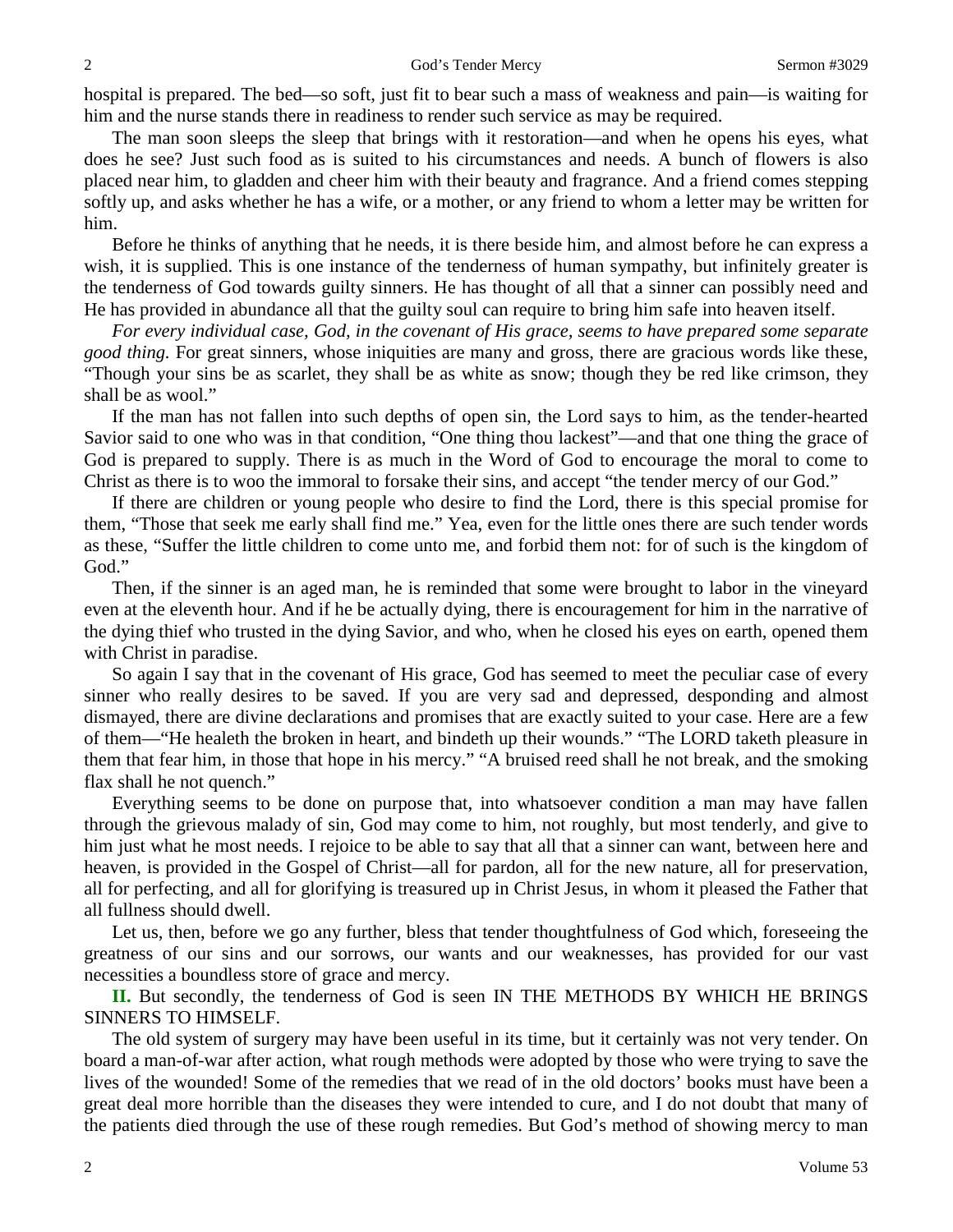is always divinely tender. It is always powerful but while masculine in its force, it is feminine in its tenderness.

See now, my dear hearer, God has sent the Gospel to you, but how has He sent it? He might have sent it to you by an angel—a bright seraph might have stood here to tell you, in flaming sentences, of the mercy of God. But you would have been alarmed if you could have seen him and you would have fled from his presence. You would have been altogether out of order for the reception of the angelic message.

Instead of sending an angel to you, *the Lord has sent the Gospel to you by a man of like passions with yourself—*one who can sympathize with you in your waywardness and who will affectionately try to deliver his message to you in such a form as will best meet your weakness. Some of you first heard the Gospel from your dear mother's lips—who else could tell the sweet story as well as she could? Or you have listened to it from a friend, whose tearful eyes and heaving bosom proved how intensely she loved your soul.

Be thankful that God has not thundered out the Gospel from Sinai with sound of trumpet, waxing loud and long, reminding you of the terrific blast of the last tremendous day, but that the blessed message of salvation, "Believe and live," comes to you from a fellow creature's tongue, in melting tones that plead for its reception.

See also the tenderness of God's mercy in another respect, in that *the Gospel is not sent to you in an unknown tongue.* You have not to go to school to learn the Greek, or Hebrew, or Latin language in order that you may read about the way of salvation. It is sent to you in your homely Saxon mother-tongue. I can honestly say that I have never sought after the beauties of eloquence and the refinements of rhetoric, but if there has been a word, more rough and ready than another, which I thought would favor my purpose of making plain the message of the Gospel, I have always chosen that word.

Though I might have spoken in another fashion had I chosen to do so, I have thought it right and best, as the apostle Paul did, to "use great plainness of speech," that no one of my hearers might be able truthfully to say, "I could not understand the plan of salvation as it was set forth by my minister." Well, then, since you have heard the Gospel so plainly preached that you have no need of a dictionary in order to understand it, see in this fact the tender mercy of God and His desire to win your soul unto Himself.

Remember, too, that the Gospel comes to men, not only by the most suitable form of ministry, and in the simplest style of language, but *it also comes to men just as they are.* Whatever your condition may be, the Gospel is suitable to you. If you have lived a life of vice, the Gospel comes to you and says, "Repent ye therefore and be converted, that your sins may be blotted out."

You may, on the other hand, have lived a life of self-righteousness. If so, the Gospel bids you lay aside this worthless righteousness of your own, which is as filthy rags, and bids you put on the spotless robe of Christ's righteousness. You may be very tender-hearted, or you may be quite the reverse. Your tears may readily flow, or you may be hard as the neither millstone, but in either case, God's Gospel is exactly suited to you. Yes, blessed be the name of the Lord, if a sinner be at the very gates of hell, the Gospel is adapted to his desperate condition and can lift him up even out of the depths of despair.

One other thing I want you to notice particularly, and that is *that the mercy of God is so tender because it comes to you now.* If you are able to relieve a poor sufferer at once, and yet you keep him waiting, your treatment is as cruel as it is tardy. But God's Gospel says, "Behold, now is the accepted time; behold, now is the day of salvation."

If any sinner does stand outside mercy's gate for even half an hour, he must put the blame for his exclusion down to his own account alone, for, if he would but obey the Gospel message and trust to the finished work of Christ, the door would be opened at once. Such delays as this are not God's delays, but ours. And if we postpone our acceptance of His mercy, we have ourselves to blame.

**III.** Now I must pass on to notice, thirdly, THE TENDERNESS OF GOD'S MERCY IN THE REQUIREMENTS OF THE GOSPEL.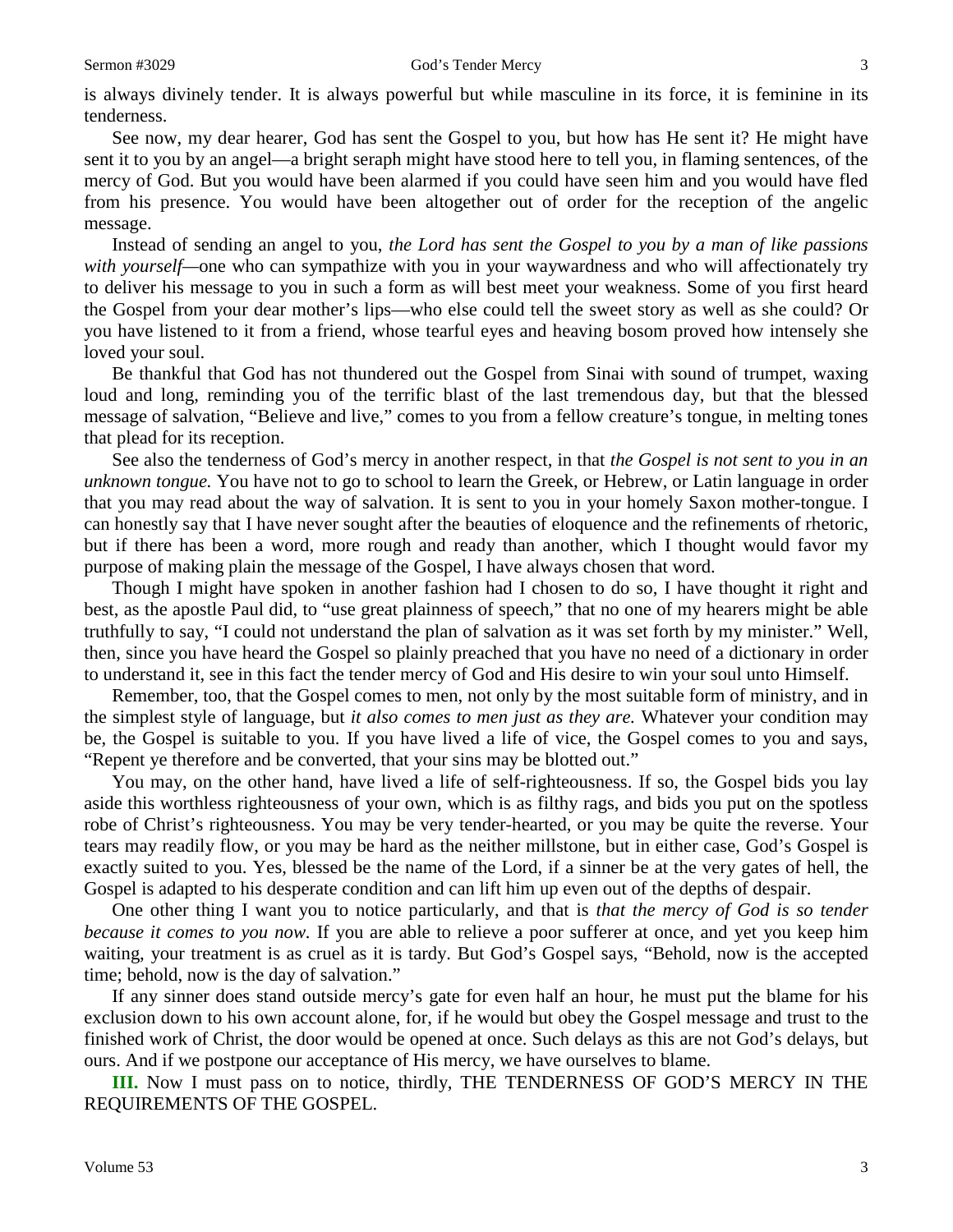What does the Gospel ask of us? It certainly asks nothing of us but what it gives to us. It never asks of any man a sum of money in order that he may redeem his soul with gold. The poorest are as heartily welcomed by Christ as the richest. And the beggar who could count all his money on his fingers is as gladly received as the millionaire who has his stocks and his shares, his lands and his ships. Poor men are bidden to come to Jesus "without money and without price."

Neither does the Lord ask of us any severe penances and punishments in order to make us acceptable to Him. He does not require you to put your bodies to torture, or to pass through a long series of outward and visible mortification of the flesh. You may trust Christ while you are sitting in your pew—and if you do so, you shall be at once forgiven and accepted.

No profundity of learning is asked as a condition of salvation. In order to be a Christian, one need not be a philosopher. Do you know yourself to be a sinner—guilty, lost, condemned—and Christ to be a Savior? Do you trust Christ to be your Savior? Then you are saved, however ignorant you may be about other matters.

Nor is any great measure of spiritual depression asked as a qualification for coming to Christ. I know that some preachers seem to teach that you must not come to Christ till you have first been to the devil— I mean that you must not believe that Christ is able and willing to save you until you have been, as it were, right up to hell's gates in terror of conscience and awful depression of spirits. Jesus Christ asks not anything like this of you—but if you truly repent and forsake your sins, give up the evils which are destroying you, and put your trust in the griefs and pains which He endured upon the cross, you are saved.

Nor does the Gospel even ask a great amount of faith of you. To be saved does not require Abraham's faith, nor the faith of Paul or Peter. It requires a like precious faith—faith similar in substance and in essence, but not in degree. If you can but touch the hem of Christ's garment, you shall be made whole.

If your view of Christ be such a poor trembling glance that you seem to yourself scarcely to have seen Him, yet that look will be the means of salvation to you. If you can but believe, all things are possible to him that believes. And though your belief is but as a grain of mustard seed, yet shall it ensure your entrance into heaven.

What a precious Savior Christ is! If you have sincere trust in Him, even though it be but very faint and feeble, you shall be accepted. If you can from your heart say to Christ, "Lord, remember me when thou comest into thy kingdom," you shall soon have His gracious assurance, "Thou shalt be with me in paradise."

Do not delude yourself with the idea that there is a great deal for you to do and to feel in order to fit yourself for coming to Christ. All such fitness is nothing but unfitness. All that you can do to make yourself ready for Christ to save you is to make yourself more unready. The fitness for washing is to be filthy—the fitness for being relieved is to be poor and needy. The fitness for being healed is to be sick and the fitness for being pardoned is to be a sinner.

If you are a sinner—and I warrant you that you are—here is the inspired apostolic declaration, "This is a faithful saying, and worthy of all acceptation, that Christ Jesus came into the world to save sinners." And to that declaration we may add our Lord's own words, "He that believeth on him is not condemned." "He that believeth and is baptized shall be saved." Oh that God would give all of you the grace to receive this gracious Gospel, whose requirements are so tenderly and so mercifully brought down to your low estate!

**IV.** The fourth point which illustrates God's tender mercy is this—THERE IS GREAT TENDERNESS ABOUT ALL THE ARGUMENTS OF THE GOSPEL.

How does the Gospel speak to men? It tells them, first, of *the Father's love.* You never can forget, if you have once heard or read it, the story of the prodigal son, who wasted his substance with riotous living. You remember how he said, when he was feeding the swine, "I will arise and go to my father." That was a divine touch, and showed the Savior's master-hand when He put it in, and again when He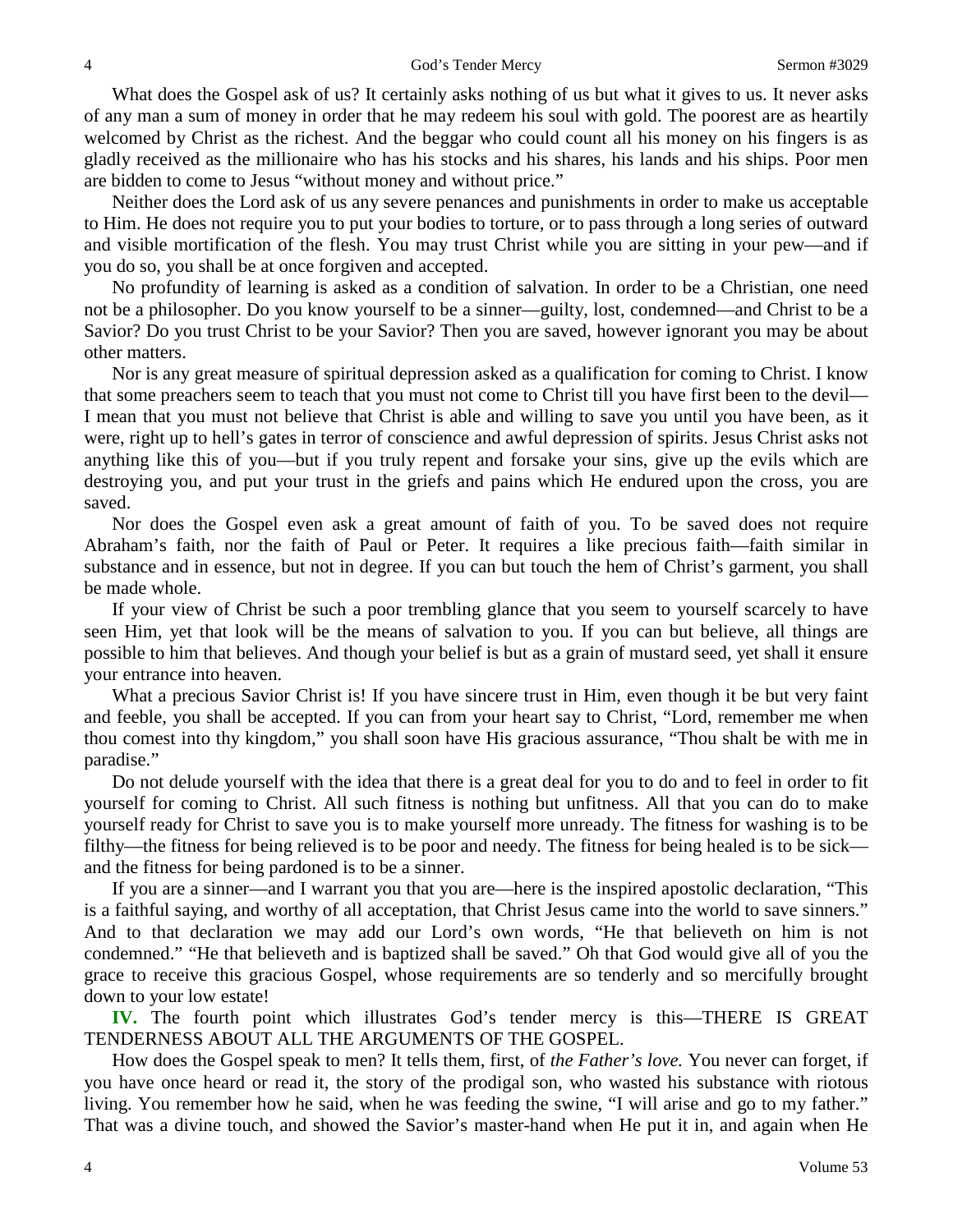added this affecting description*,* "When he was yet a great way off, his father saw him, and had compassion, and ran, and fell on his neck, and kissed him."

Sinner, that is God's way of coming to meet you. If you want to meet Him, He sees that yearning desire and that trembling wish of yours, and He will come more than half way to meet you. Ay, it is because He comes all the way that you are able to go any part of the way.

How else does the Gospel talk to men? Why, it tells them of *the great Shepherd's love.* He lost one sheep from His flock and He left the ninety and nine in the wilderness while He went to seek the one which had gone astray. And when He had found it, He laid it on His shoulders, rejoicing, and when He came home, He said to His friends and neighbors, "Rejoice with me; for I have found my sheep which was lost." That lost sheep was the type of an unconverted sinner, and that Shepherd is the bleeding Savior who came to seek and to save that which was lost.

Ought not such arguments as these prevail with you? When the Gospel seeks to win a sinner's heart*—*its master-plea comes from the heart, the blood, the wounds, the death of the incarnate God, Jesus Christ, the compassionate Savior. The thunders of Sinai might drive you away from God, but the groans of Calvary ought to draw you to Him.

God's tender mercy appeals even to man's self-interest and says to him, "Why wilt thou die? Your sins will kill you, why do you cling to them?" It says to him, "The pains of hell are terrible." And it only mentions them in love, so that the sinner may never have to feel them, but may escape from them. Mercy also adds, "The grace of God is boundless, so your sin may be pardoned. The heaven of God is wide and large, so there is room there for you." Mercy thus pleads with the sinner, "God will be glorified in your salvation, for He delights in mercy, and He says that, as He lives, He has no pleasure in the death of the wicked, but that the wicked turn from his way and live."

I cannot enlarge upon this point, but must be content with saying that *all Scripture proves God's love to sinners.* Almost every page of Scripture speaks to you, sinner, with a message of love. And even when God speaks in terrible language, warning men to flee from the wrath to come, there is always this gracious purpose in it—that men may be persuaded not to ruin themselves and may, through the abounding mercy of God, accept the free gift of eternal life instead of willfully choosing the wages of sin which must assuredly be death.

O my dear hearers, as I think of some of you who are unconverted, I can hardly tell you how sad I feel when I recollect against what tenderness you have sinned! God has been very good to many of you. You have been kept from the depths of poverty, you have even been dandled on the knee of prosperity. Yet you have forgotten God.

Others of you have had many providential helps in fighting the battle of life. You have been often divinely assisted when you were sick, or when your poor wife and children were all but in want. God very graciously stepped in to supply your needs, yet now you talk to your friends about how "lucky" you have been, whereas the truth is, that God has been tenderly merciful towards you. Yet you have not even seen His hand in your prosperity and instead of giving God the glory for it, you have ascribed it to that heathen goddess, "Luck."

God has been patient and gentle with you as a nurse might be toward a wayward child, yet you altogether ignore Him or turn away from Him. You were sick, a little while ago, and God raised you up again to health and strength—is there still no turning of your heart towards God? I pray that God's grace may work in you the change that no pleading of mine can ever produce, and that you may say, "I will arise and go to my Father, and will say unto Him, Father, I have sinned." If you honestly make that confession to your heavenly Father, He will forgive you and welcome you as freely as the father in the parable welcomed the returning prodigal.

**V.** The last point of the tenderness of God's mercy that I can now speak of is this, THE TENDERNESS OF ITS APPLICATIONS AND OF ITS ACCOMPLISHMENTS.

What does God do for sinners? Well, when they trust in Jesus, *He forgives all their sins, without any upbraiding or drawbacks.* I have sometimes thought that, if I had been the father of that prodigal son, I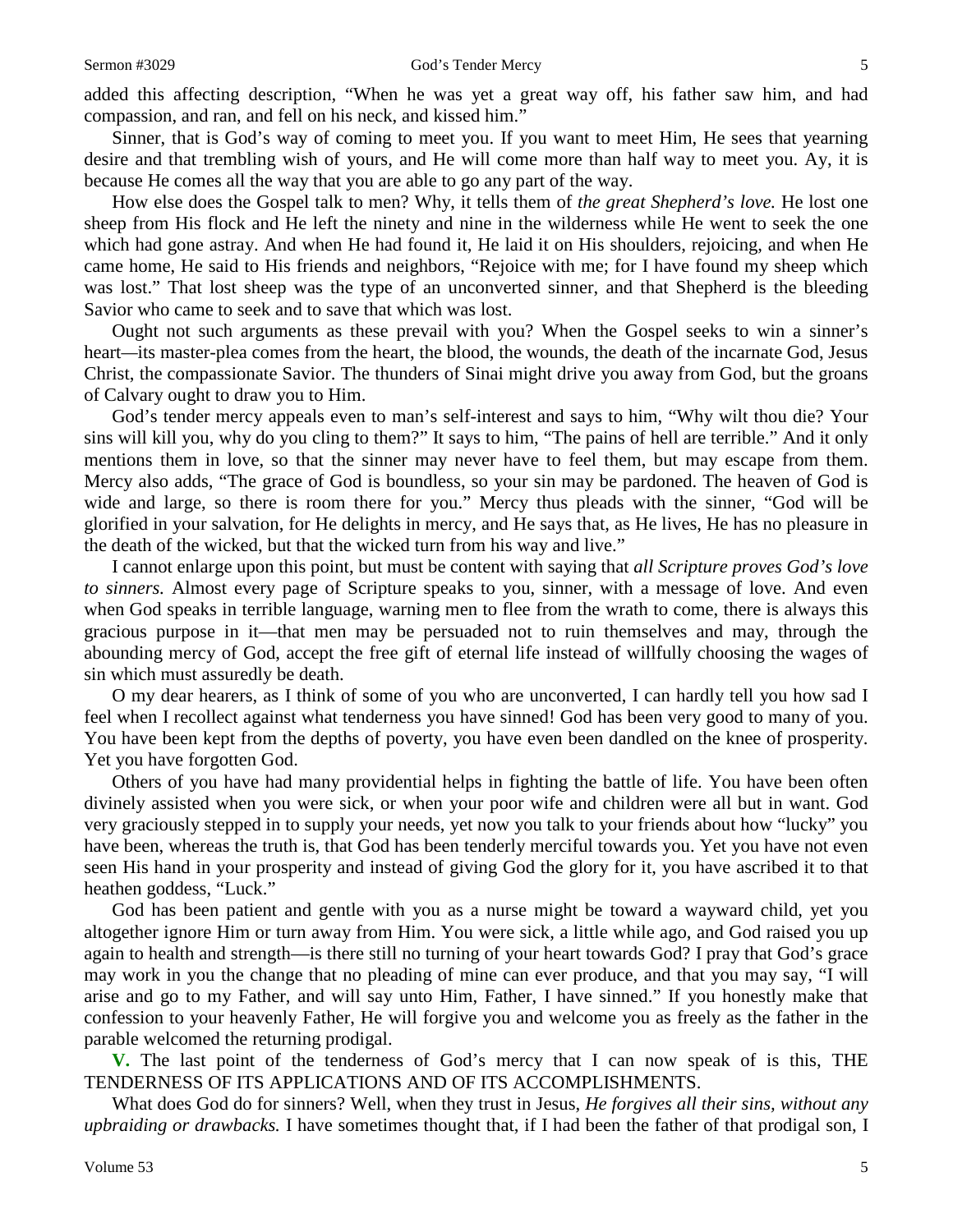could have forgiven him when he came home, and I hope I should have very freely done so. But I do not think I should ever have treated him in quite the same way that I treated his elder brother.

I mean this—I would have had them sit at the same table, and feast on the same food—but I think that, when market-day came round, I should have said to my younger son, "I shall not trust you with the money. I must send your elder brother to the market with that, for you might run away with it." Perhaps I should not go so far as to say this, but I think I would feel it, for such a son as that one would be rather suspicious for a long time.

Yet see how differently God deals with us. After some of us have been great sinners and He has forgiven us, He puts us in trust with the Gospel and bids us go and preach it to our fellow sinners. Look at John Bunyan—a swearing, drinking profligate, playing at "tip-cat" on Sundays—yet, when the Lord had forgiven him, He did not say to him, "Now, Master John*,* you will have to sit in the back seats all your life. You shall go to heaven, I will provide you a place there, but I cannot make as much use of you as I can of some who have been kept from such sins as you have committed."

Oh, no! He is put in the front rank of the Lord's servants, an angel's pen is given to him that he may write *The Pilgrim's Progress,* and he has the high honor of lying for nearly thirteen years in prison for the truth's sake, and amongst all the saints there is scarcely one who is greater than John Bunyan. Look at the apostle Paul, too. He called himself the chief of sinners, yet his Lord and Father made him, after his conversion, such an eminent servant of Christ that he could truly write, "In nothing am I behind the very chief of apostles, though I be nothing."

It is a proof of great tenderness, on God's part that He gives liberally and upbraids not. He not only forgives, but He also forgets. He says, "Their sins and their iniquities will I remember no more." And although we may have been the vilest of the vile, He makes no drawbacks on that account. I have known a father who has said to his bankrupt son, "Now, you young scapegrace, I will set you up in business again, but I have already lost so much money through you that I shall have to make a difference in my will, for I cannot give all this to you and then treat you as I treat your brother."

But blessed be God, He makes no difference in His will. He has not said that He will give the front seats in heaven to those who have sinned less than others have done, and put the greater sinners somewhere in the background. Oh no! They shall all be with Jesus where He is and shall behold and participate in His glory. There is not one heaven for the great sinners and another for the little ones—but there is the same heaven for those who have been the greatest sinners, but who have repented and trusted in Jesus, as there is for those who have been kept from running into the same excess of riot.

Let us admire the wondrous tenderness of divine grace in its dealings with the very chief of sinners. When God begins to cleanse a sinner, He does not partly wash him, but He takes away all his sin. He does not partly comfort him, but He loads him with lovingkindness and gives him all that his heart could wish. Oh, that sinners could be persuaded to come unto Him for His full and free forgiveness!

Possibly somebody here says, "If God is so tender in mercy towards those who come to Him through Christ, I should be glad if you could explain why His mercy has not been extended to me. I have been seeking the Lord for months. I am at His house as often as I can be. I delight to hear the Gospel preached and I long for it to be blessed to me. I have been reading the Scriptures and searching for precious promises to suit my case, but I cannot find them. I have been praying for a long while, but my prayers still remain unanswered. I cannot get any peace. I wish I could. I have been trying to believe, but I cannot."

Well, my friend, let me tell you a story that I heard the other day. I cannot vouch for its truth, but it will serve for an illustration for me. There were two drunken sailors who wanted to go across a narrow Scotch inlet. They got into a boat and began to row, in their wild drunken way, but they did not appear to make any headway. It was not far across, so they ought to have been on the other side in a quarter of an hour, but they were not across in an hour, nor yet in several hours. One of them said, "I believe the boat is bewitched." The other one said he thought they were, and I suppose they were through the liquor they had been drinking.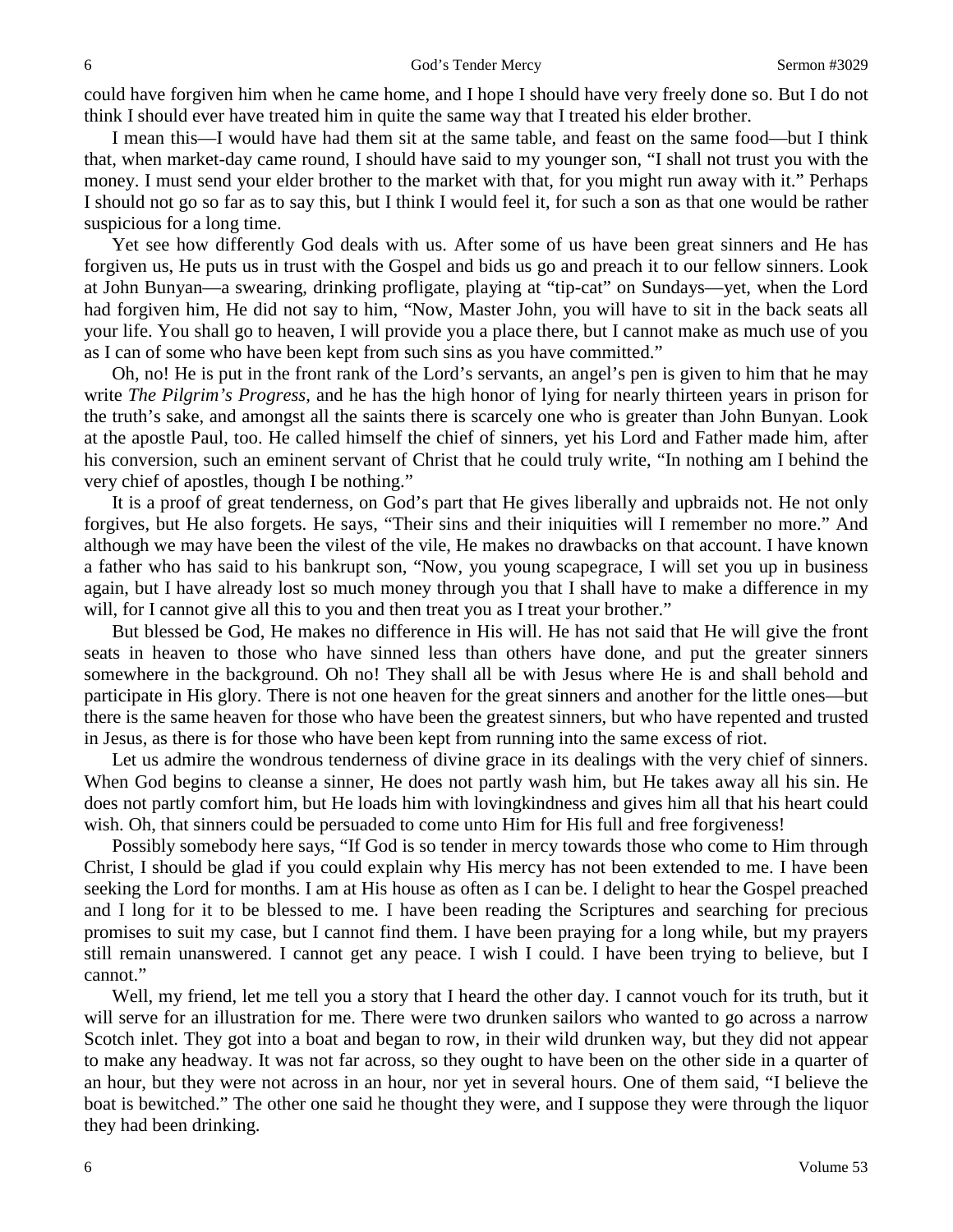#### Sermon #3029 God's Tender Mercy 7

At last, the morning light came, and one of them, who had become sober by that time, looked over the side of the boat and then called out to his mate, "Why, Sandy, you never pulled up the anchor!" They had been tugging at the oars all night long, but had not pulled up the anchor. You smile at their folly and I do not regret that you do so, because you can now catch the meaning of what I am saying.

There is many a man who is, as it were, tugging away at the oars with his prayers, and his Biblereading, and his going to chapel, and his trying to believe. But like those drunken sailors, he has not pulled up the anchor. That is to say, he is either holding fast to his own supposed righteousness or else he is clinging to some old sin of his which he cannot give up.

Ah*,* my dear friend! You must pull up the anchor, whether it holds you to your sins or to your selfrighteousness. That anchor, still down out of sight, fully accounts for all your lost labor and fruitless anxiety. Pull up that anchor and there will soon be a happy end of all your troubles—and you will find God to be full of tender mercy and abundant grace even to you. May it be so, for our Lord Jesus Christ's sake! Amen

## **EXPOSITION BY C. H. SPURGEON**

## *ISAIAH 54*

The precious promises contained in this chapter belong, in the first place to the church of God, but as that which belongs to the church really belongs to every member of it, we shall not be acting dishonestly with the Scripture if we, who are believers, personally take home to ourselves every drop of comfort that we can find here.

**Verse 1.** *Sing, O barren, thou that didst not bear; break forth into singing, and cry aloud, thou that didst not travail with child:* 

Sing, even though you are barren. Do not postpone your song until God's promise is fulfilled unto you, but sing even while you are desolate and forlorn, and let faith pitch the key-note. Let me, therefore, entreat any of you, who are disconsolate and sad, to give heed to the words of the prophet and even now begin to sing. Give to God songs in the night—imitate the nightingale and sing though not a star is to be seen.

**1***. For more are the children of the desolate than the children of the married wife, saith the LORD.*

After all, we who have the deepest sorrow have the highest joy, and if we are sometimes desolate, we need not wish to change with those who always keep the even tenor of their way. If we have great downs, we also have great ups. If the valleys are deep, blessed be God, the hills are high and the view from their summits is glorious. Let us be thankful even if our lot is a hard one, if we are the Lord's, "for more are the children of the desolate than the children of the married wife, saith the LORD."

**2-3.** *Enlarge the place of thy tent, and let them stretch forth the curtains of thine habitations: spare not, lengthen thy cords, and strengthen thy stakes; for thou shalt break forth on the right hand and on the left; and thy seed shall inherit the Gentiles, and make the desolate cities to be inhabited.*

This is another act of faith—not only singing before the mercy comes, but getting ready to receive it before it is in sight, stretching the curtains and the cords in order to have room to house the blessing which has not yet arrived. Carnal reason says, "When we have the children, we will enlarge the tent. When we have gathered the congregation, we will build a house of prayer."

But faith says, "I will enlarge my heart that it may be able to take in the blessing which is sure to come. I will be big with expectation. I will open my mouth wide—not when I see the blessing, but before I see it, that God may place the blessing in my open, empty mouth." May the Lord graciously give us enlarged expectations, for, according to our faith, so shall it be unto us!

**4.** *Fear not; for thou shalt not be ashamed: neither be thou confounded; for thou shalt not be put to shame: for thou shalt forget the shame of thy youth, and shalt not remember the reproach of thy widowhood any more.*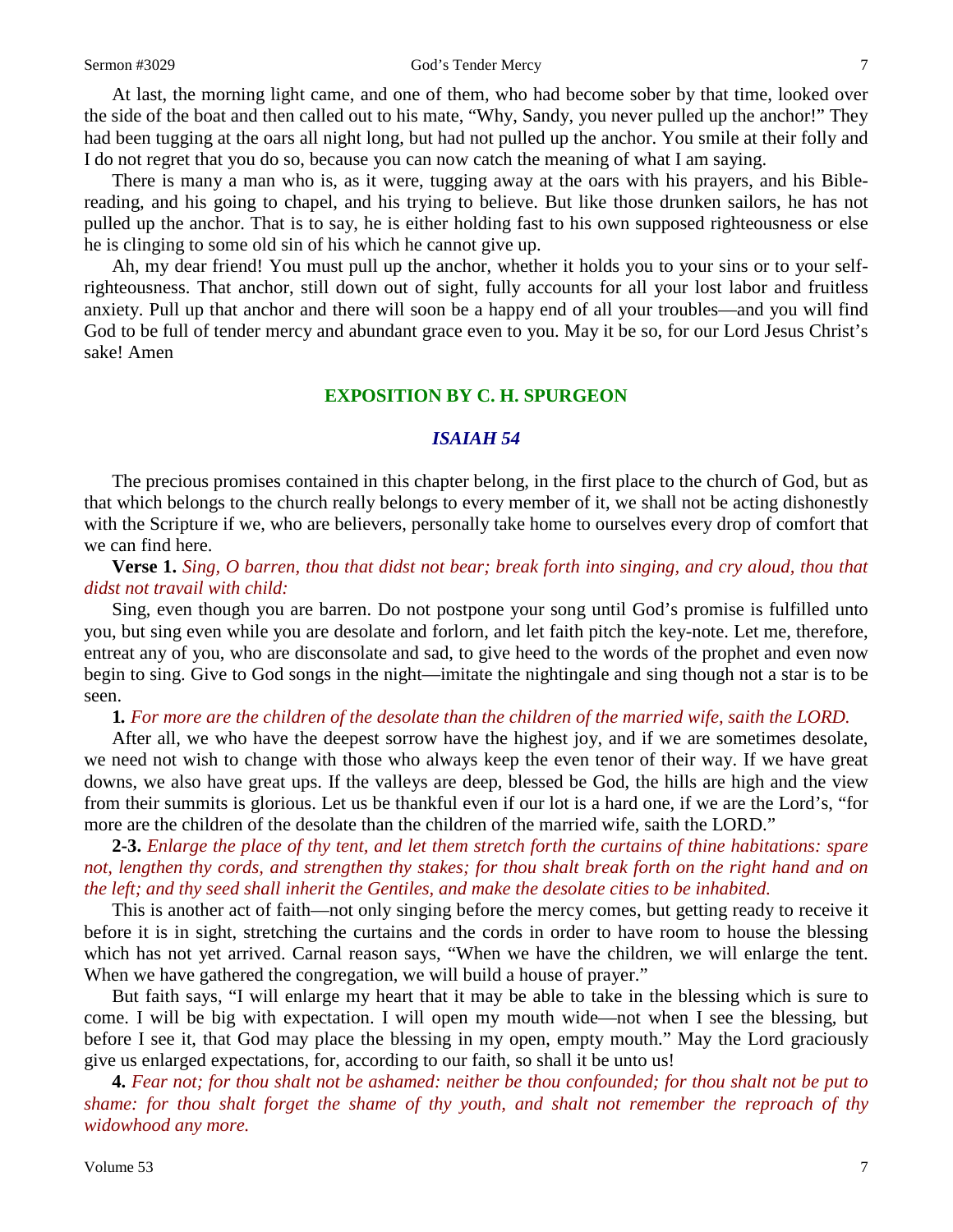Here is a third line for faith to run upon, namely, that of courage. Before you are strong, before you have been lifted up out of your weakness, be of good courage, and fear not—for if you walk by faith and trust in the Lord with all your heart, you shall never have any cause to be ashamed of having done so. The Lord will always honor your faith because your faith honors Him.

Be of good cheer, for you shall yet have good reason to rejoice and all those days that you are now ashamed to think of, in which you lived without God, and without Christ—your days of sad and terrible widowhood—shall be so completely surpassed by the abundance of mercy which you shall receive from the Lord, that you shall not remember them anymore.

**5.** *For thy Maker is thine husband; the LORD of hosts is his name; and thy Redeemer the Holy One of Israel; The God of the whole earth shall he be called.*

Oh, how blessed it is that JEHOVAH, Israel's God, the Lord of hosts, is the God of the whole earth—so that we poor Gentiles may come and hide under the shadow of His wings. And what a joy it is to all believers that this great God has united us in the sacred bonds of marriage with Himself! "Thy Maker is thine husband." Oh, what bountiful provision will such a Husband make for us! How well will He comfort us! How abundantly will He bless us! So let our hearts be glad in Him.

**6.** *For the LORD hath called thee as a woman forsaken and grieved in spirit, and a wife of youth, when thou wast refused, saith thy God.*

Some of you know what it is to have had your affections betrayed and your hearts broken by unfaithful friends. Now the Lord calls you to come close to Himself that you may prove His faithfulness, and so forget your past sorrows in your present and future joy.

**7-8.** *For a small moment have I forsaken thee; but with great mercies will I gather thee In a little wrath I hid my face from thee for a moment; but with everlasting kindness will I have mercy on thee, saith the LORD thy Redeemer.*

These choice words do not need any explanation, this blessed plaster only needs to be applied to the wounded heart, and it will heal it at once. If the Lord will but speak these sentences into our souls, so that we may know that they are really meant for us, our rapture will be complete. Let me read these verses again—"For a small moment have I forsaken thee; but with great mercies will I gather thee. In a little wrath I hid my face from thee for a moment; but with everlasting kindness will I have mercy on thee, saith the JEHOVAH thy Redeemer."—your God—your next of kin—your Advocate and Champion. What a blessed name is this and what a wonderful combination is this—JEHOVAH, your next of kin!

**9-10.** *For this is as the waters of Noah unto me: for as I have sworn that the waters of Noah should no more go over the earth; so have I sworn that I would not be wroth with thee, nor rebuke thee. 10 For the mountains shall depart, and the hills be removed;* 

There is nothing really stable about them—all things that are visible must melt and flow away.

**10.** *But my kindness shall not depart from thee, neither shall the covenant of my peace be removed, saith the LORD that hath mercy on thee.*

What gracious words are these! What majesty there is in such consoling sentences as these! They remind us of Mr. Paxton Hood's lines,

> *"All His words are music, though they make me weep, Infinitely tender, infinitely deep."*

**11.** *O thou afflicted, tossed with tempest, and not comforted,*

Where are you? Have you come in here to seek the consolation you cannot find anywhere else? Then see how God lays Himself out to comfort you. He has put into human language the true sympathy for you that He feels in His heart. And again He says to you, "O thou afflicted, tossed with tempest, and not comforted,"—

**11.** *Behold, I will lay thy stones with fair colours, and lay thy foundations with sapphires.*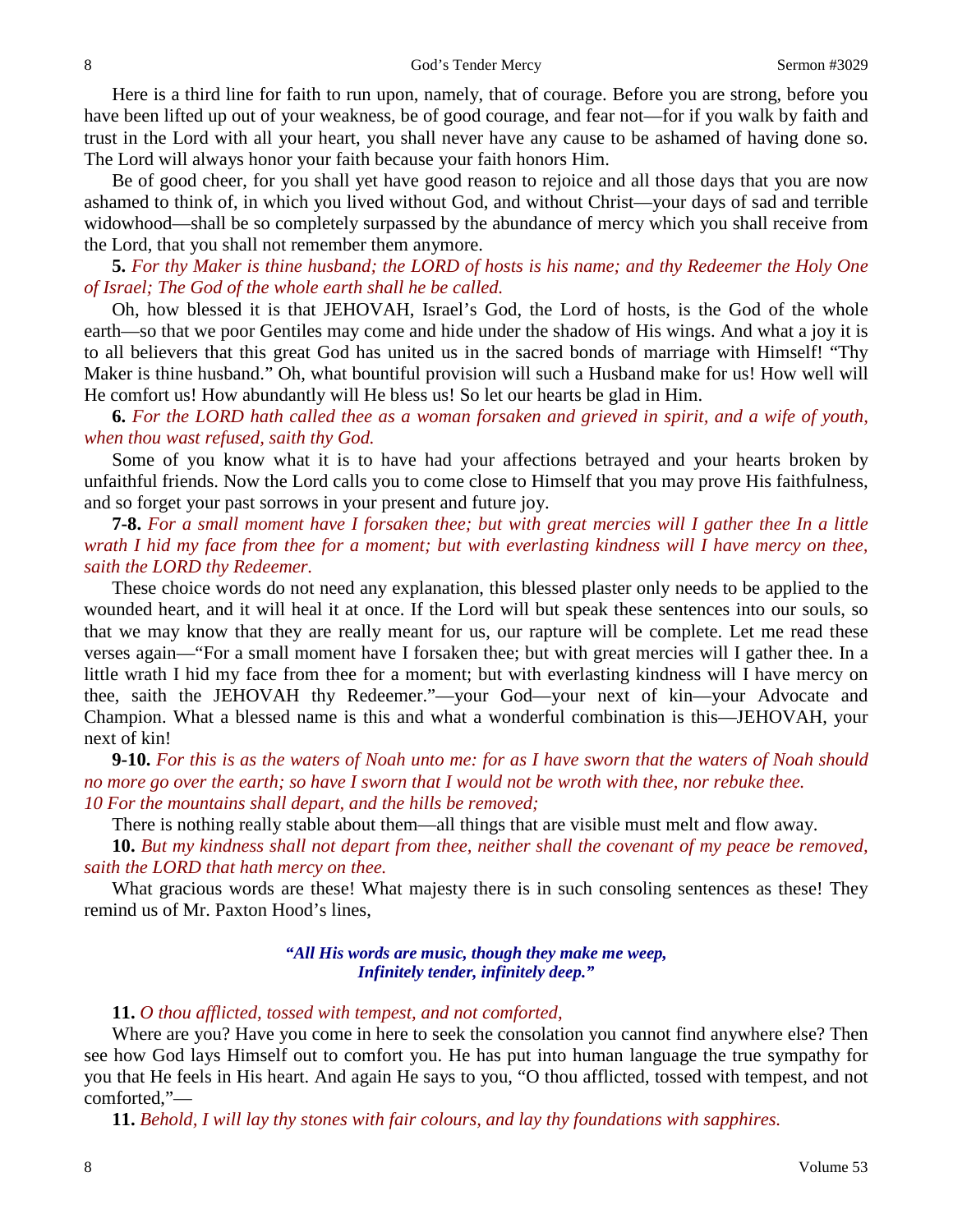You shall have done with the rough tossing of the troubled sea and you shall come to land—to a royal city which has foundations of sapphire—to a king's palace where even the stones shall be stained with rich vermilion such as only princes use in their costly buildings—"I will lay thy stones with fair colours, and lay thy foundations with sapphires."

**12.** *And I will make thy windows of agates, and thy gates of carbuncles, and all thy borders of pleasant stones.*

See what riches belong to the church of the living God. And as I have already reminded you, everything that belongs to the church belongs to every member of it. So we expect to see our Lord's face through a window of agate and to go through a gate of carbuncle to meet Him in the place of communion, which shall itself be enriched with all manner of precious stones.

Yes, and everything that has to do with us—even the very "borders" of our life shall be laid with "pleasant stones." Happy are all you who are the favorites of heaven, the beloved of the Lord. Blessed are you even in your shop and your store—blessed in the common things of your life, as well as in the choicest parts of your Christian experience.

**13.** *And all thy children shall be taught of the LORD;*

Our children are often our greatest care. We ask, "How shall they be educated? Where shall we place our boys and our girls?" Put them under the care of God, for, as Elihu said to Job, "Who teacheth like him?"

**13-14.** *And all thy children shall be taught of the LORD; and great shall be the peace of thy children. In righteousness shalt thou be established: thou shalt be far from oppression; for thou shalt not fear: and from terror; for it shall not come near thee.*

The man who has the fear of God within his heart need have no fear of anybody else.

*"Fear Him ye saints, and you will then Have nothing else to fear; Make His service your delight, He'll make your wants His care."*

**15.** *Behold, they shall surely gather together,*

You will have enemies, even if you lead the most blameless life that can be lived, for the absolutely Blameless One had many cruel enemies who hounded Him to death.

**15***. But not by me:*

God is not with them, for He is on your side.

**15.** *Whosoever shall gather together against thee shall fall for thy sake.*

Oh, how often, and how mysteriously, and how terribly God has smitten the enemies of His people. The hand of the Lord has gone out against them, as it went out against Sennacherib and his host, in the days of good King Hezekiah.

**16.** *Behold, I have created the smith that bloweth the coals in the fire, and that bringeth forth an instrument for his work; and I have created the waster to destroy.*

Even over the most wicked and the most powerful of men, there is the supremacy of God. And deep and mysterious though the doctrine is, yet divine predestination applies even to such sinners as Judas Iscariot and the vilest of the vile in all times. And herein is our confidence—that God is greater than death, and the devil, and hell, He is supreme above all the malice and craft and cruelty of the worst and the greatest of men.

**17.** *No weapon that is formed against thee shall prosper;*

*"Neither two-edged sword nor falchion bright, Nor barbed arrow that flies by night,"*